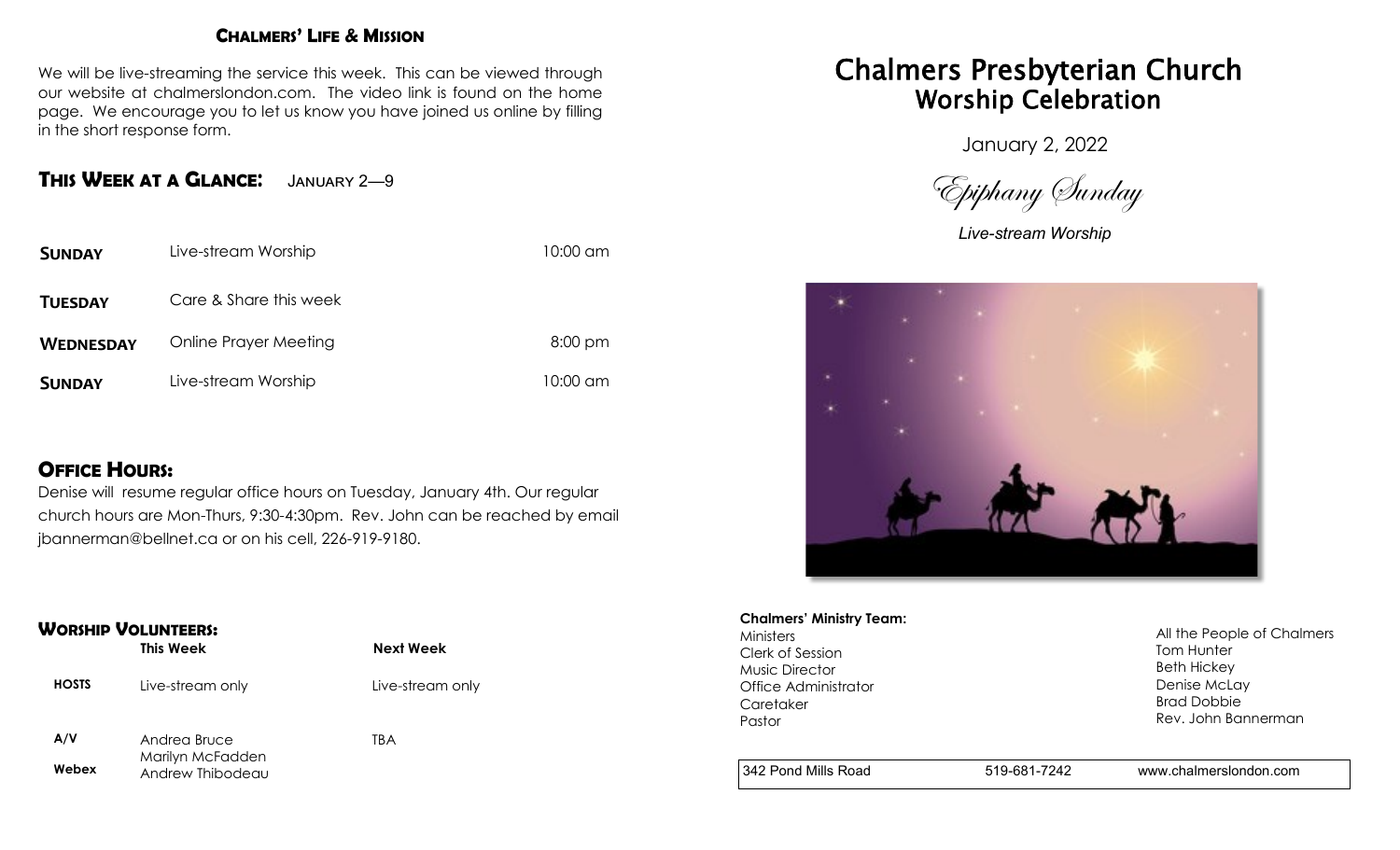## **WE APPROACH GOD**

Musical Prelude

Call to Worship

One: Arise, shine, for your light has come,

- **All: and the glory of the Lord has risen upon you.**
- One: Nations shall come to your light
- **All: and rulers to the brightness of your rising. Let us worship God.**

Praise: *We three kings* (Lyrics on p. 3) *173*

Prayers of Adoration, Confession and Pardon

The Peace One: May the peace of Christ be with you

**All: And also with you.**

Celebrating with the children—Video: The Visit of the Wise Men

## **WE LISTEN TO GOD'S WORD**

Prayer for Illumination

Scripture Reading: Psalm 72: 1-7, 10-14

- One: Give the king your justice, O God, and your righteousness to a king's son.
- **All: May he judge your people with righteousness, and your poor with justice.**
- One: May the mountains yield prosperity for the people, and the hills, in righteousness.
- **All: May he defend the cause of the poor of the people, give deliverance to the needy, and crush the oppressor.**

One: May he live while the sun endures, and as long as the moon,

throughout all generations.

- **All: May he be like rain that falls on the mown grass, like showers that water the earth.**
- One: In his days may righteousness flourish and peace abound,
- **All: until the moon is no more.**
- One: May the kings of Tarshish and of the isles render him tribute, may the kings of Sheba and Seba bring gifts.
- **All: May all kings fall down before him, all nations give him service.**
- One: For he delivers the needy when they call, the poor and those who have no helper.

# **All: He has pity on the weak and the needy, and saves the lives of the needy.**

One: From oppression and violence he redeems their life;

**All: and precious is their blood in his sight.**

| Scripture Readings: Ephesians 3: 1-12 |      | Matthew 2: 1-12                   |                              |                     |  |
|---------------------------------------|------|-----------------------------------|------------------------------|---------------------|--|
|                                       | One: | The Gospel of the Lord.           |                              |                     |  |
|                                       | All: | Praise to you, Lord Jesus Christ. |                              |                     |  |
| Praise:                               |      | As with gladness men of old       | (Lyrics on p. 3)             | $(vs 1, 3 & 5)$ 172 |  |
| Sermon:                               |      |                                   |                              |                     |  |
| <b>Special Praise</b>                 |      | The Seven Joys of Mary            | Lizz, Torry & Isla Thibodeau |                     |  |

# **WE RESPOND TO GOD**

Chalmers' Life and Mission

Offering of our Gifts:

| Offering Praise:                                                  |  | In the bleak mid-winter | (Lyrics on p. 3)    | (vs. 4) | 145  |  |  |
|-------------------------------------------------------------------|--|-------------------------|---------------------|---------|------|--|--|
| Offering Prayer, Prayers of the People & <b>The Lord's Prayer</b> |  |                         |                     |         |      |  |  |
| Praise:                                                           |  | What child is this      | (Lyrics on $p. 3$ ) |         | 16 I |  |  |
| Blessing                                                          |  |                         |                     |         |      |  |  |
| Musical Postlude                                                  |  |                         |                     |         |      |  |  |

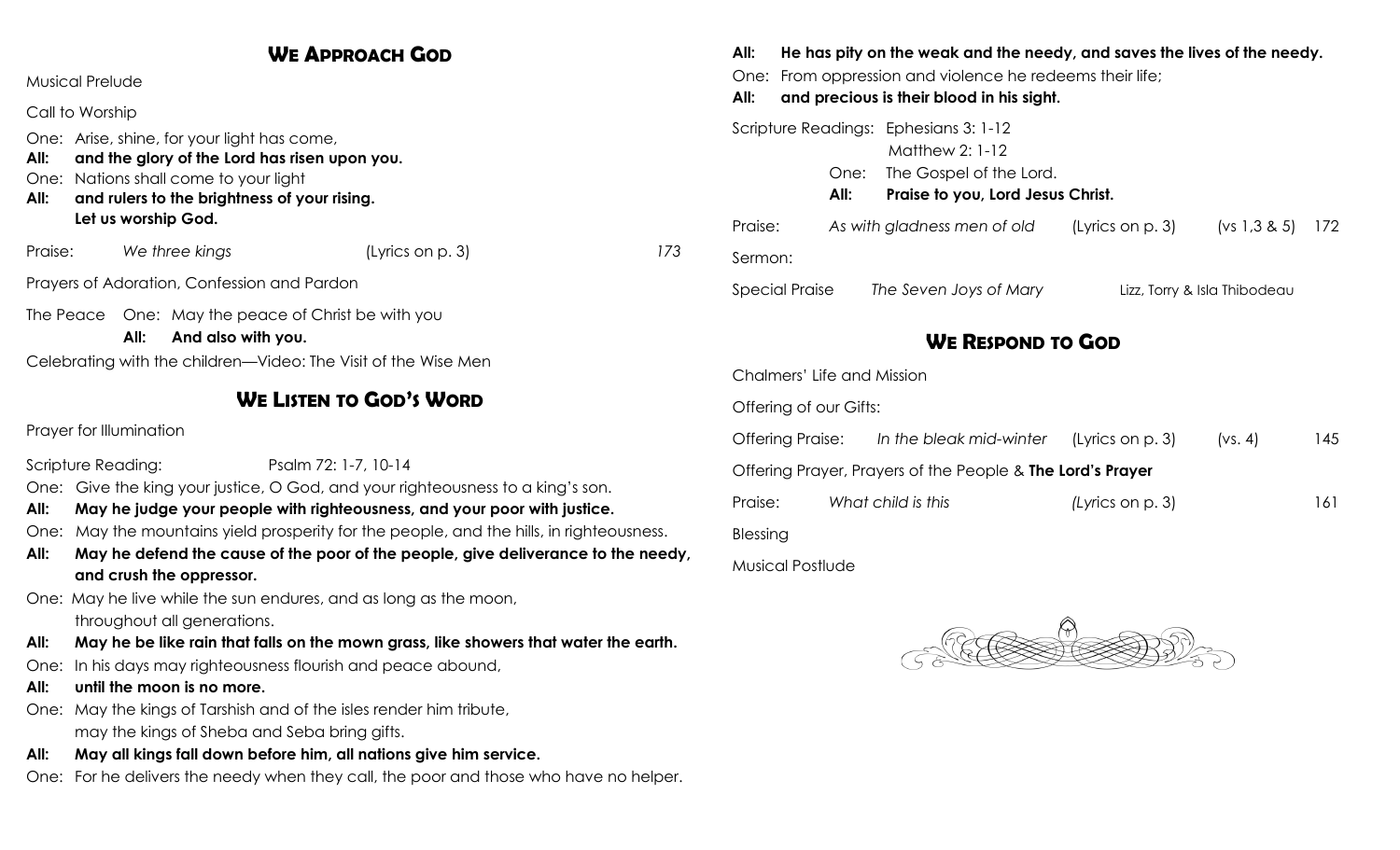## **We three kings**

John H. Hopkins Jr.

We three kings of Orient are; bearing gifts we traverse afar, field and fountain, moor and mountain, following yonder star.

#### *Refrain:*

*O star of wonder, star of light, star of royal beauty bright, westward leading, still proceeding, guide us to thy perfect light.*

Born a King on Bethlehem's plain, gold I bring to crown him again, King forever, ceasing never, over us all to reign.

#### Refrain

Frankincense to offer have I; incense owns a deity nigh, prayer and praising, voices raising, worshipping God on high.

#### Refrain

Myrrh is mine; its bitter perfume breathes a life of gathering gloom, sorrowing, sighing, bleeding, dying, sealed in the stone-cold tomb.

#### Refrain

Glorious now behold him arise, King and God and sacrifice: hallelujah, hallelujah, sounds through the earth and skies.

Public Domain

# **As with gladness men of old**

William Chatterton Dix, Conrad Kocher, William H. Monk

As with gladness men of old did the guiding star behold; as with joy they hailed its light, leading onward, beaming bright: so, most gracious Lord, may we evermore be led to thee.

As they offered gifts most rare at thy cradle rude and bare, so may we with holy joy, pure and free from sin's alloy, all our costliest treasures bring, Christ, to thee, our heavenly King.

In that heavenly country bright need they no created light: thou its light, its joy, its crown, thou its sun which goes not down; there forever may we sing hallelujahs to our King.

Public Domain

## **In the bleak mid-winter**

Christina G. Rossetti, Gustav T. Holst

In the bleak mid-winter, frosty wind made moan; earth stood hard as iron, water like a stone; snow had fallen, snow on snow, snow on snow, in the bleak mid-winter, long ago.

Refrain

© Oxford University Press

## **The seven joys of Mary**

**Traditional** 

The first good joy that Mary had it was the joy of one To see her own son Jesus Christ when He was first her son. When He was first her son, good man, and blessed may He be,

#### *Refrain*

*Oh, Father, Son, and Holy Ghost for all eternity. Oh, Father, Son, and Holy Ghost for all eternity.*

The next good joy that Mary had it was the joy of two To see her own son Jesus Christ when He was sent to school.

When He was sent to school, good man, and blessed may He be.

The next good joy that Mary had it was the joy of three To see her own son Jesus Christ to make the blind to see. To make the blind to see, good man, and blessed may He be.

The next good joy that Mary had it was the joy of four To see her own son Jesus Christ to read the bible lore. To read the bible lore, good man, and blessed may He be.

The next good joy that Mary had it was the joy of five To see her own son Jesus Christ to bring the dead alive. To bring the dead alive, good man, and blessed may He be.

The next good joy that Mary had it was the joy of six To see her own son Jesus Christ upon the crucifix. Upon the crucifix, good man, and blessed may He be.

The next good joy that Mary had it was the joy of seven To see her own son Jesus Christ to wear the crown of heaven. To wear the crown of heaven, good man,

and blessed may He be.

# **What child is this**

William Chatterton Dix, English traditional

What child is this, who, laid to rest, on Mary's lap is sleeping? Whom angels greet with anthems sweet, while shepherds watch are keeping? This, this is Christ the King, whom shepherds guard and angels sing; haste, haste to bring him laud, the babe, the son of Mary.

Why lies he in such mean estate where ox and ass are feeding? Good Christians, fear, for sinners here the silent Word is pleading. Nails, spear shall pierce him through, the cross be borne for me, for you. Hail, hail the Word made flesh, the babe, the son of Mary.

So bring him incense, gold, and myrrh; come, peasant, king, to own him. The King of kings salvation brings; let loving hearts enthrone him. Raise, raise the song on high; the virgin sings her lullaby. Joy, joy for Christ is born, the babe, the son of Mary.

Public Domain



Public Domain